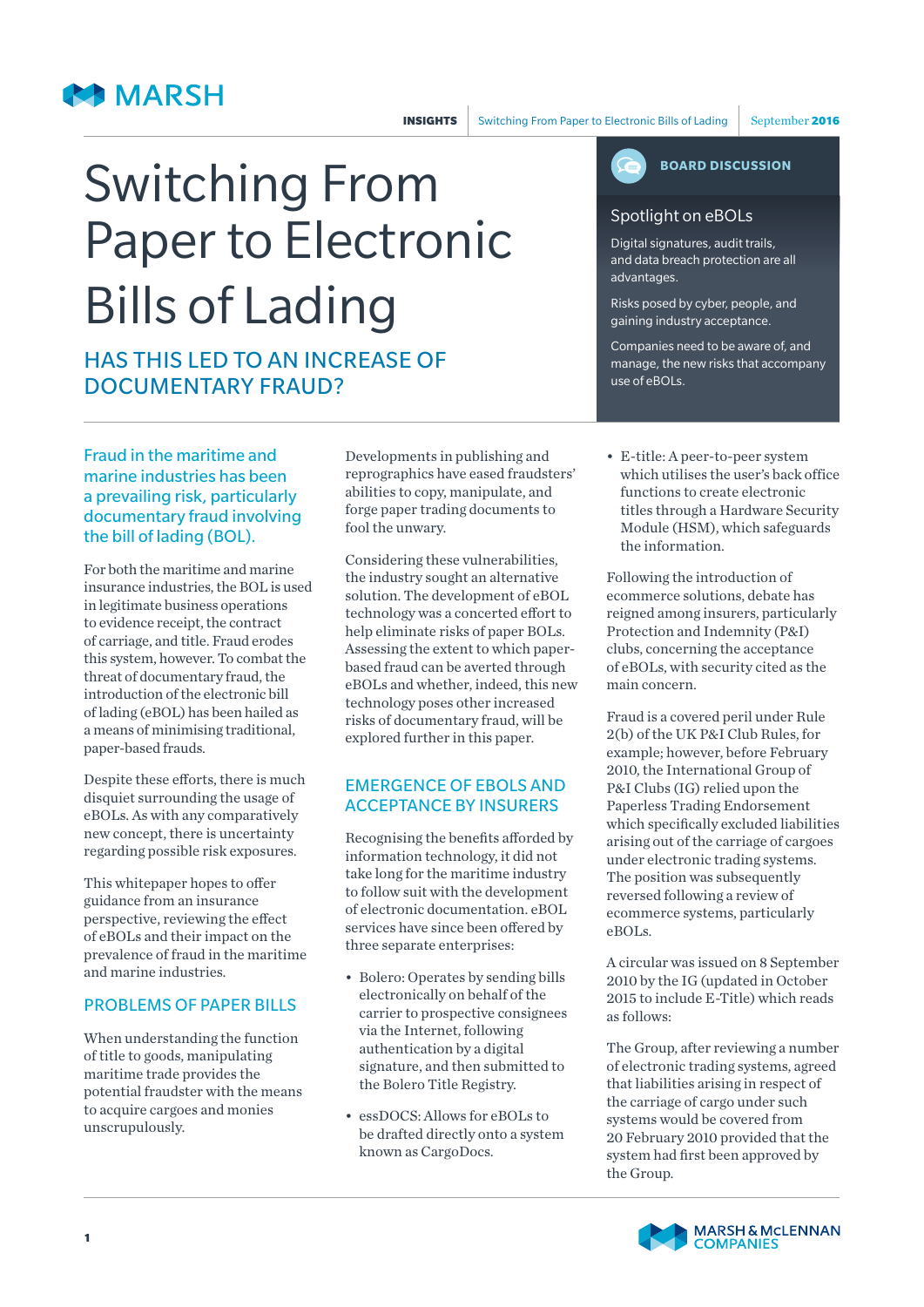Two systems approved by the Group in their versions current at the date of this circular are that administered by Electronic Shipping Solutions (the ESS system - version DSUA v. 2009.3) and that administered by Bolero International Ltd (the Bolero system - Rulebook/Operating Procedures September 1999).

#### ASSESSING THE ADVANTAGES AND DISADVANTAGES OF EBOLS

There are concerns for insurers, however, regarding the security features of eBOL technology. Below we assess the advantages and disadvantages of electronic bills to determine their corresponding effects on increasing documentary fraud.

#### ADVANTAGES

## Digital signatures

Although there is no way to completely prevent dishonesty in bills of lading, eBOLs combat against fraud by authenticating signatories digitally and making it more difficult to amend the document once issued. The technology allows only those persons/parties authorised to the trade to have access to the system and to the trading documentation therein. Electronic signatures and Personal Identification Numbers (PINs) ensure digital authorisation.

#### Audit trails

As well as authenticating the trade, eBOL technological systems allow users to carry out audit trials, allowing them to review the progress of a transaction and oversee the changes being made to the trading documentation, when and by whom.

## Protection in the event of a security breach

Safeguarding the entire operation for both essDOCS and Bolero

is the provision of insurance protection in the event that security is compromised. For instance, essDOCS holds liability cover in the event of security breaches and other associated eRisks for up to US\$20 million per eBOL. Bolero also has similar coverage.

#### DISADVANTAGES

Despite the advantages this technology offers, advances, eBOL technology is not impenetrable to risk. EBOLs have created new electronic risks, which are not traditionally covered by marine insurance.

#### eRisks, cybercrime and vulnerability of processes and technology

Hackers could target shippers', agents', or carriers' email accounts, produce modified links/email addresses, email redirection, doctored attachments, fake company websites, and, crucially, fake eBOLs.

Furthermore, eBOLs could be at risk of internal collusion, in which someone has access to the system and can actually generate bills, legitimately, within the system. These are accepted by the system and, perversely, gain credibility, because they are electronic.

Moreover, there are the following additional technological exposures:

- The software could incorrectly identify a fraudster as the proper consignee.
- Encryption algorithms could be defective and liable for impersonation.
- Pirated/substituted versions might allow for impersonation of the true software by a fraudster.

Vulnerability of people Naturally, a technological system is only as reliable as the people that maintain it.

EBOLs have created new electronic risks, which are not traditionally covered by marine insurance.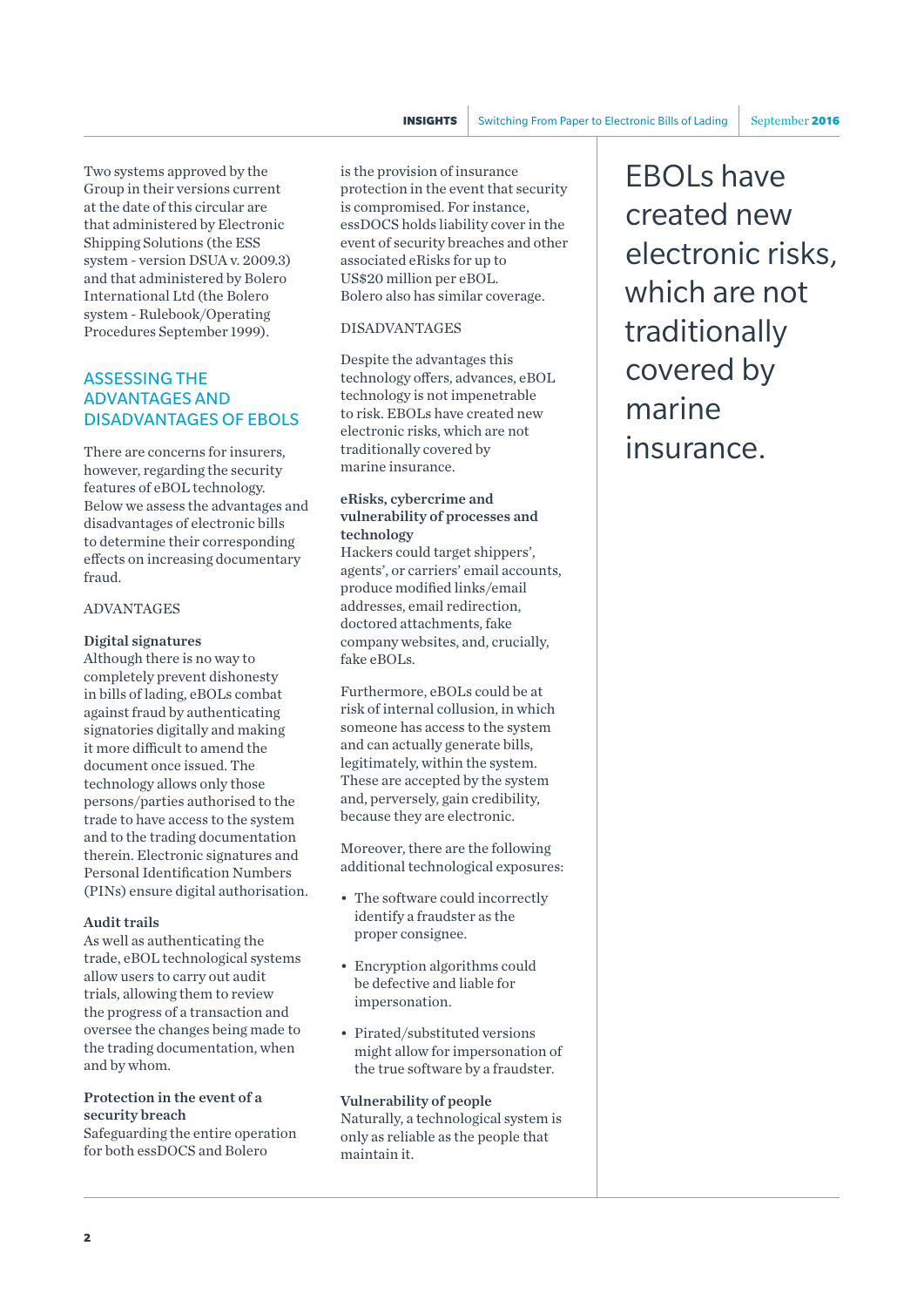The risk is elevated still further when those people are too reliant on apparently fool-proof technology. Indeed, banks today have centres outsourced worldwide, where processing staff read the screen but never handle the original trading document, whether paper or electronic, which could lead to fraud going undetected.

### Challenges of international law and industry endorsement

Another challenge is the lack of universal acceptance of eBOLs across internationally trading companies. In countries where there is acceptance of eBOLS, attitudes can be varied and not necessarily consistant in all international markets, particularly in those that are slower to implement new technology. These complications could reveal themselves in the event of trading disputes and litigation.

#### RECOMMENDATIONS

In order to avoid pitfalls that could come with the use of eBOLs, shippers/carriers, banks, and insurers should engage in the following:

#### TRAINING

Shippers/carriers and banking staff should be more extensively trained in international trade. Victims of trade fraud often lack information governing the commodity, route, method of trade, and ability to identify inconsistencies and irregularities in the documentation used and parties involved.

#### CYBER AWARENESS AND RISK TRANSFER

Practitioners must be cyber-aware when it comes to their businesses and should take the following steps:

• Confirm where all address commissions and brokerage commissions are destined.

- Check the registered details of the parties involved.
- Confirm the banking details direct with receiving bank and the parties involved.
- Background research on the parties involved and their past dealings – with reference to the Baltic Exchange or BIMCO databases.

#### DUE DILIGENCE

Shippers/carriers, banks, and insurers should ensure that constant vigilance is maintained and discourage passive acceptance when handling eBOLs. Fraudsters need only the inattentiveness of staff-members to masquerade falsified/forged documentation as the genuine article.

#### ELECTRONIC BILLS OF LADING CLAUSES

For P&I clubs and their members/ insureds, clauses can be drafted under a charterparty agreement, authorising said members to utilise eBOLs freely and without prejudice to their operations, and hold harmless agreements can also be agreed in respect of liabilities resulting from their usage.

POTENTIAL EFFECTS OF THE UNITED NATIONS CONVENTION ON CONTRACTS FOR THE INTERNATIONAL CARRIAGE OF GOODS WHOLLY OR PARTLY BY SEA (THE 'ROTTERDAM RULES')

Finally, under the Rotterdam Rules, there is the potential for 'functional equivalence' of eBOLs as an alternative to paper BOLs. Under Article 8(a), eBOLs are considered legally equivalent to paper BOLs and would confirm their function as a document of title. This would resolve any lingering doubts concerning their legal enforcement. At the time of writing, only three out of 20 countries have ratified the Convention.

Although unlikely that it will come into force in the near future, the Convention would certainly ease legal difficulties and help mitigate documentary fraud.

#### **CONCLUSION**

On the surface, eBOLs are a better secured method of trade when compared with their paper equivalents. The use of encryption, digital signatures, audit trails prove useful in thwarting fraudulent actions.

Despite these advances, however, a note of caution is advised. There is not a single solution which can claim 100% invulnerability. Accordingly, this study has made a number of recommendations which it hopes will prove important in assisting maritime and marine insurance practitioners when identifying eBOL exposures and complement existing risk management strategies.

Marsh's local and global specialists are available to assist clients with both pre- and post-event concerns, including insurance program management, business continuity planning, property inspections, crisis management, and claims.